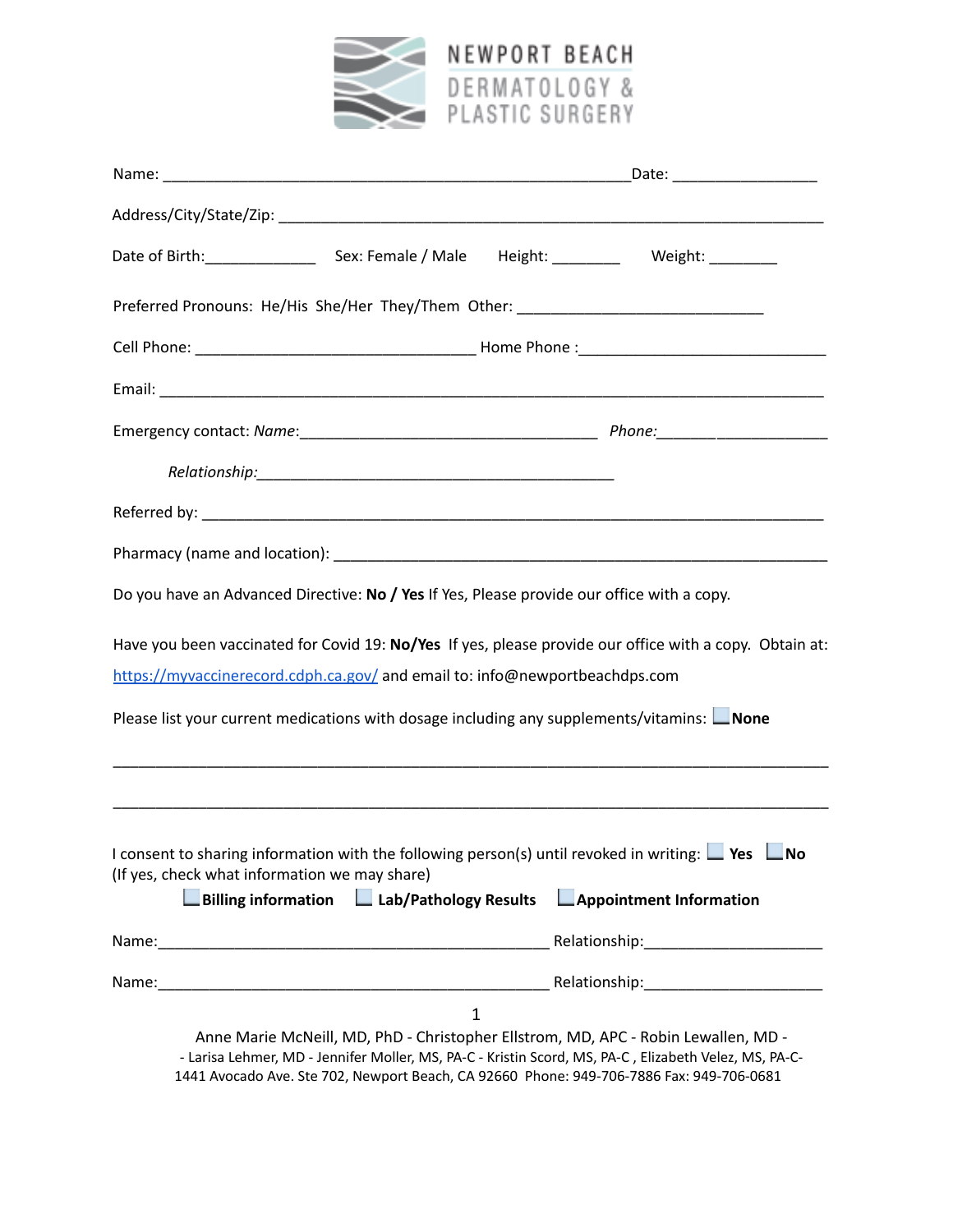

### **MEDICAL HISTORY:**

|                                                | Do you have a history of skin cancer? No / Yes (If yes, was it Basal Cell Carcinoma, Squamous Cell      | Carcinoma, Melanoma, or other?) Please indicate below and list locations and year treated to the best of   |
|------------------------------------------------|---------------------------------------------------------------------------------------------------------|------------------------------------------------------------------------------------------------------------|
| your ability:                                  |                                                                                                         |                                                                                                            |
|                                                |                                                                                                         |                                                                                                            |
|                                                |                                                                                                         |                                                                                                            |
|                                                | Do you have a family history of Melanoma in a first-degree relative (mother, father, siblings)? (please |                                                                                                            |
|                                                |                                                                                                         |                                                                                                            |
|                                                |                                                                                                         | Do you have a history of Atypical nevi (Atypical moles) or Actinic keratosis? (please circle one) No / Yes |
|                                                | Do you have a history of blistering sunburns in childhood? (please circle one) No / Yes / Unsure        |                                                                                                            |
|                                                | Do you have a history of keloid scars? (please circle one) No / Yes / Unsure                            |                                                                                                            |
|                                                | Do you smoke? (Please circle one) Never / Current smoker / Former smoker (how long since you last       |                                                                                                            |
| Please list any current medical problems: None |                                                                                                         |                                                                                                            |
|                                                | Please list your past surgeries, including cosmetic surgeries, and approximate dates: $\Box$ None       |                                                                                                            |
|                                                | Please list any allergies to medications or latex: $\Box$ None                                          |                                                                                                            |
|                                                |                                                                                                         |                                                                                                            |

2

- Anne Marie McNeill, MD, PhD - Christopher Ellstrom, MD, APC - Robin Lewallen, MD - - Larisa Lehmer, MD - Jennifer Moller, MS, PA-C - Kristin Scord, MS, PA-C -Elizabeth Velez, MS, PA-C-1441 Avocado Ave. Ste 702, Newport Beach, CA 92660 Phone: 949-706-7886 Fax: 949-706-0681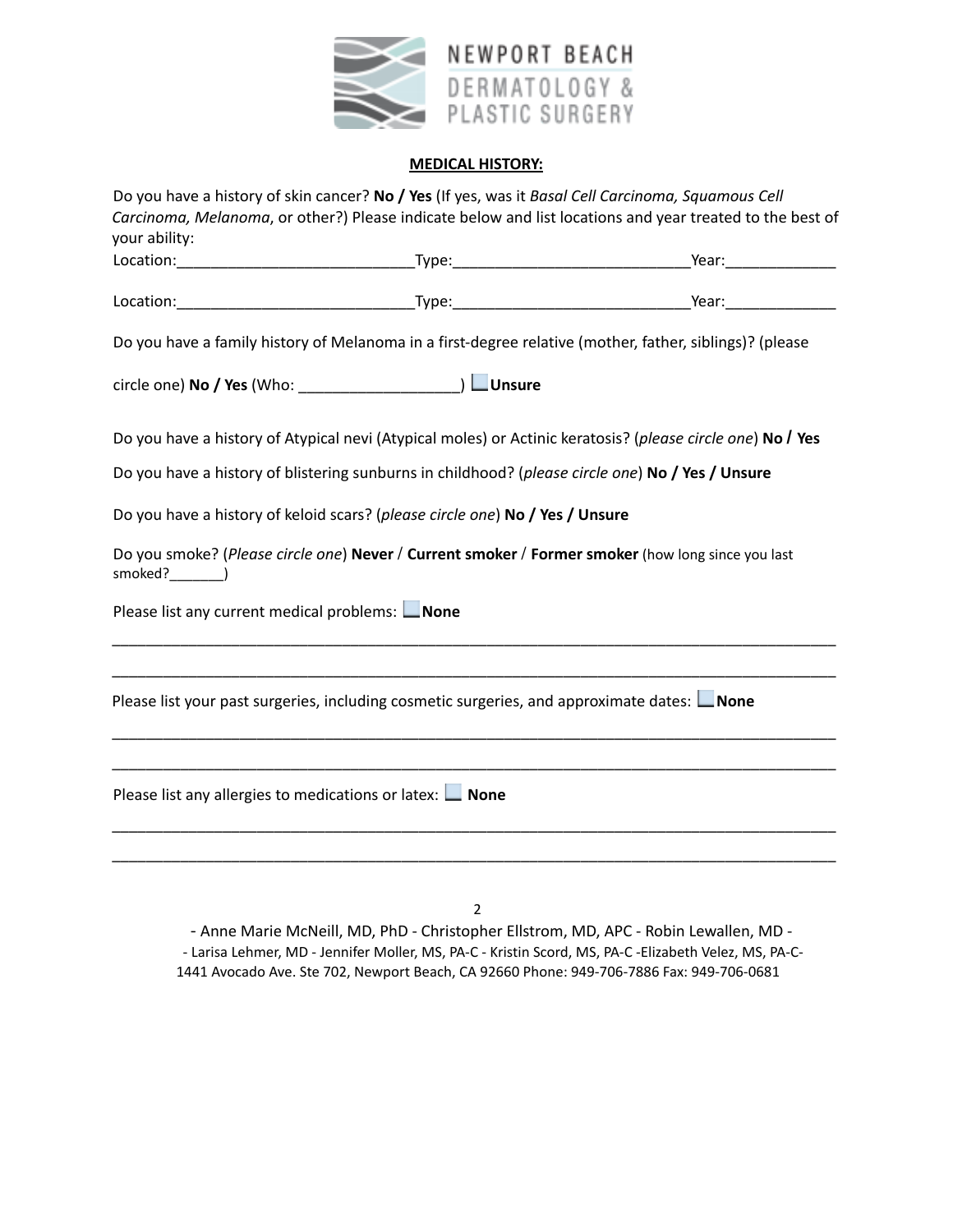

#### **INSURANCE GUARANTOR INFORMATION:**

|                                                                                                                | Is needed if the patient is not the subscriber to the insurance. For example, if the patient is the spouse<br>or child of the guarantor. If you (the patient) are not the subscriber to the insurance, please fill out the                                                                                                                                                                                                |
|----------------------------------------------------------------------------------------------------------------|---------------------------------------------------------------------------------------------------------------------------------------------------------------------------------------------------------------------------------------------------------------------------------------------------------------------------------------------------------------------------------------------------------------------------|
| following:                                                                                                     |                                                                                                                                                                                                                                                                                                                                                                                                                           |
|                                                                                                                | Guarantor relationship to the patient:                                                                                                                                                                                                                                                                                                                                                                                    |
| Guarantor name: example a series and the series of the series of the series of the series of the series of the |                                                                                                                                                                                                                                                                                                                                                                                                                           |
| Guarantor address:                                                                                             |                                                                                                                                                                                                                                                                                                                                                                                                                           |
|                                                                                                                | Guarantor birth date: Guarantor phone number:                                                                                                                                                                                                                                                                                                                                                                             |
|                                                                                                                | <b>TREATMENT CONSENT</b>                                                                                                                                                                                                                                                                                                                                                                                                  |
|                                                                                                                | I GIVE MY CONSENT FOR EXAMINATION AND TREATMENT. The nature of many, if not most, dermatology<br>and/or plastic surgery consultations is that an unclothed skin and body examination is indicated. Often<br>another NBDPS staff member may be present, in general this is for both the patient and provider's<br>protection and to assist in the patient's care. Leive my consent for examination with or without another |

protection and to assist in the patient's care. I give my consent for examination with or without another NBDPS staff member present, and treatment including biopsies, destructions, lasers, excisions and injections, as discussed with my provider.

Signature:\_\_\_\_\_\_\_\_\_\_\_\_\_\_\_\_\_\_\_\_\_\_\_\_\_\_\_\_\_\_\_\_\_\_\_\_\_\_\_\_\_\_\_\_\_\_\_\_\_\_\_\_\_\_\_\_Date\_\_\_\_\_\_\_\_\_\_\_\_\_\_\_\_\_

#### **ACKNOWLEDGEMENT OF RECEIPT OF NOTICE OF PRIVACY PRACTICES**

Effective date 1/18/2010: I acknowledge that I will receive a copy of the "Notice of Privacy Practices" upon request. If there is any amended "Notice of Privacy Practices," they will be available upon request at my next appointment.

Signature:\_\_\_\_\_\_\_\_\_\_\_\_\_\_\_\_\_\_\_\_\_\_\_\_\_\_\_\_\_\_\_\_\_\_\_\_\_\_\_\_\_\_\_\_\_\_\_\_\_\_\_\_\_Date:\_\_\_\_\_\_\_\_\_\_\_\_\_\_\_\_\_\_\_

I HAVE CERTAIN RIGHTS TO PRIVACY REGARDING PROTECTED HEALTH INFORMATION UNDER HIPAA (THE HEALTH INSURANCE PORTABILITY AND ACCOUNTABILITY ACT). I understand that this information can and will be used to 1. Conduct, plan and direct my treatment and follow up among the multiple healthcare providers who may be involved in that treatment directly and indirectly; 2. Obtain payment from third party providers; 3. Conduct normal healthcare operations such as quality assessments and physician certifications. I have been given the right to review your Notice of Privacy Practices prior to signing this acknowledgement. I understand that NBDPS has the right to change its Notice of Privacy Practices and that I may contact the organizations at any time to obtain a current copy. I understand that I may request in writing that you restrict how my private information is used or disclosed to carry out treatment, payment or health care operations. I also understand you are not required to agree to my requested restrictions but if you agree, then you are bound to abide by such restrictions.

Signature:\_\_\_\_\_\_\_\_\_\_\_\_\_\_\_\_\_\_\_\_\_\_\_\_\_\_\_\_\_\_\_\_\_\_\_\_\_\_\_\_\_\_\_\_\_\_\_\_\_\_Date:\_\_\_\_\_\_\_\_\_\_\_\_\_\_\_\_\_\_\_\_\_\_

3

- Anne Marie McNeill, MD, PhD - Christopher Ellstrom, MD, APC - Robin Lewallen, MD - - Larisa Lehmer, MD - Jennifer Moller, MS, PA-C - Kristin Scord, MS, PA-C - Elizabeth Velez, MS, PA-C-1441 Avocado Ave. Ste 702, Newport Beach, CA 92660 Phone: 949-706-7886 Fax: 949-706-0681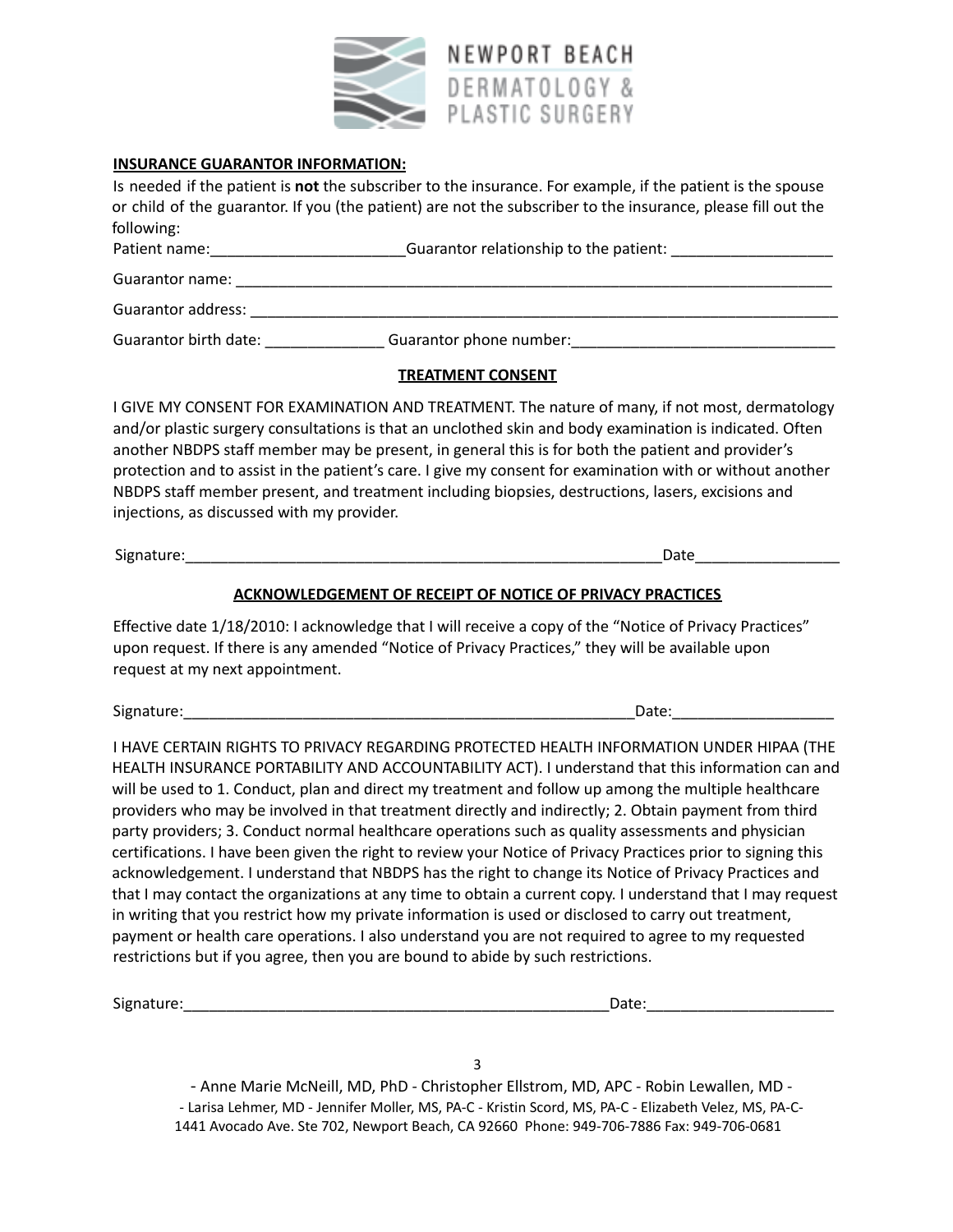

### **Digital Photo Consent**

Federal law guarantees a patient's right to maintain privacy of medical information. Photographs taken before, during, and after medical procedures may be considered part of the medical information.

Please note that the release of all photographs, videos, illustrations, or otherwise is addressed at the time of taking your photographs for medical records kept with Newport Beach Dermatology & Plastic Surgery (NBDPS), Anne Marie McNeill MD PhD Inc. and Christopher Ellstrom, MD, APC. Please read the release thoroughly when given to you by our staff before taking your photographs.

(please select one)

❏ **Any and All Use:** This includes, but is not limited to: advertising, publicity or promotion in print, visual, or electronic media; communications to physicians; publication in medical journals and/or textbook for physician education; and for use in physician lectures and patient education

- ❏ **Limited Media Use:** This included use as educational photo book material for new patient consultations. Internal use for research development and quality control; communications to physicians.
- ❏ **Medical Record:** This will limit use of any digital content produced of me to Newport Beach Dermatology & Plastic Surgery (NBDPS), Anne Marie McNeill, MD, PhD Inc., Christopher Ellstrom MD, APC, as well as involved office staff.

Signature:\_\_\_\_\_\_\_\_\_\_\_\_\_\_\_\_\_\_\_\_\_\_\_\_\_\_\_\_\_\_\_\_\_\_\_\_\_\_\_\_\_\_\_\_\_\_\_\_\_\_\_\_Date:\_\_\_\_\_\_\_\_\_\_\_\_\_\_\_\_\_\_\_\_

## **OUR FINANCIAL POLICY FOR ALL PATIENTS**

At this time, in general, payment is required for all services at the time they are rendered. If you are in an insurance plan that we participate in, in general, only applicable copayments and deductibles will be collected at the time of the service and we bill insurance for you as a courtesy. However, we do reserve the right to collect full payment from the patient for any procedures performed. The patient is responsible for any/all charges not paid by any insurance company. I agree to make in full prompt payment to Anne Marie McNeill MD PhD Inc or Chirstopher Ellstrom, MD, APC, when billed for any and all charges not covered or paid by insurance. Further, I authorize payment directly to the provider for medical insurance benefits payable to me under the terms of my policy. We do reserve the right to change our financial policy at any time. I have read and understand the financial policy statement.

Signature:\_\_\_\_\_\_\_\_\_\_\_\_\_\_\_\_\_\_\_\_\_\_\_\_\_\_\_\_\_\_\_\_\_\_\_\_\_\_\_\_\_\_\_\_\_\_\_\_\_\_\_\_\_Date:\_\_\_\_\_\_\_\_\_\_\_\_\_\_\_\_\_\_\_

4

- Anne Marie McNeill, MD, PhD - Christopher Ellstrom, MD, APC - Robin Lewallen, MD - - Larisa Lehmer, MD - Jennifer Moller, MS, PA-C - Kristin Scord, MS, PA-C, Elizabeth Velez MS, PA-C-1441 Avocado Ave. Ste 702, Newport Beach, CA 92660 Phone: 949-706-7886 Fax: 949-706-0681